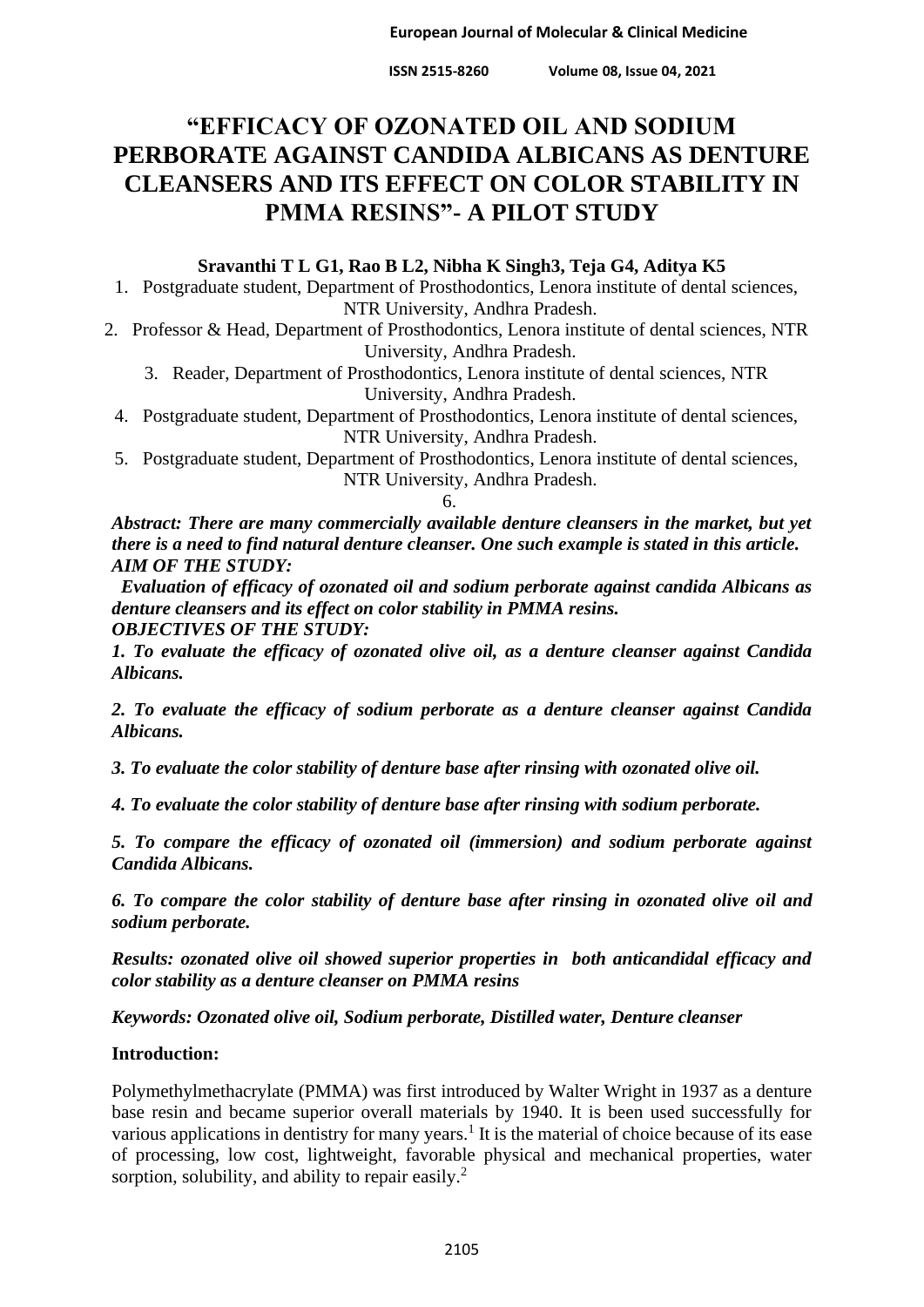#### **ISSN 2515-8260 Volume 08, Issue 04, 2021**

The resin consists of polymer chains, which in turn affect the properties of the polymer material based on its length, branching, and cross-linking. With increasing polymer chain length, the links between polymer chains increase hence making it more challenging to undergo deformation. Cross-linking within the polymer affects the physical and mechanical properties of the polymer. Cross-linking can decrease solubility and increase the strength and rigidity of the polymer.

Basic requirements for denture base polymers include adequate mechanical properties, sufficient esthetics, hygiene, and easy handling. Post-insertion instructions given to patients during insertion appointment help in maintaining healthy oral mucosa. Denture hygiene is important for general health, especially in elderly patients who cannot adequately clean their dentures because of various reasons like disease, dementia, and poor dexterity.<sup>3</sup> The optimal environment is provided for adhesion and multiplication of both pathogenic and nonpathogenic organisms by dentures in the mouth.<sup>4</sup> The denture base material can get colonized and infected by microorganisms on long-term use.

Around 60-65% of denture wearers are affected by Candida-associated denture stomatitis, which is usually seen on the palatal mucosa beneath the fitting surface of the upper denture. One of the most prominent contributing factors for this is deficient denture hygiene habits. High prevalence of Mutans streptococci, Lactobacilli, Staphylococci, and yeasts are seen in the oral cavity of continuous denture wearers.

A spongy denture tissue surface, full of nutritive substances, is an ideal incubator for species such as Candida albicans. Candida albicans is a commensal in the oral cavity of 45-65% of healthy individuals with a higher prevalence found in children and young adults. In denture wearers, the prevalence of Candida increases to 60-100% and the organism can be opportunistic, which can be explained by the fact that dentures decrease the flow of oxygen and saliva to the underlying tissue producing a local acidic and anaerobic microenvironment that favors yeast overgrowth.<sup>5</sup> Additionally, Candida has an affinity for the acrylic surface of dentures and nonrenewing surfaces such as teeth, dental fillings. Surface characteristics of denture base acrylic resins, such as hydrophobicity, have generally been acknowledged to be one of the factors contributing to the adhesion, which is a crucial step in biofilm formation. Candida albicans biofilms are frequently associated with the occurrence of denture stomatitis, but non-albicans species, such as C. glabrata, C. tropicalis, C. krusei, C. parapsilosis, and C. dubliniensis, can also contribute to the development of this infection. Its primary location is the posterior tongue and other oral sites such as the mucosa, while the film that covers the dental surfaces is colonized secondarily. Cells in this unique environment are equipped to withstand host defenses and survive antifungal therapy. Effective removal of biofilm is a significant challenge by both chemical and mechanical methods. Various methods advocated for denture cleaning include mechanical, chemical, and a combination of both. <sup>6</sup>

The most common and effective procedure for biofilm removal on the prosthesis is by mechanical methods. In patients with a lack of motor coordination, such methods may be ineffective, so alternative methods like chemical cleaning are advisable. The rate at which deposits accumulate on dentures varies from individual to individual and is affected by certain factors like saliva composition, surface texture, dietary intake, duration of denture wearing.<sup>7</sup>

Many systemic diseases have been associated with oral candidiasis. The primary cause is attributed to the decreased salivary secretion, leading to the reduced concentration of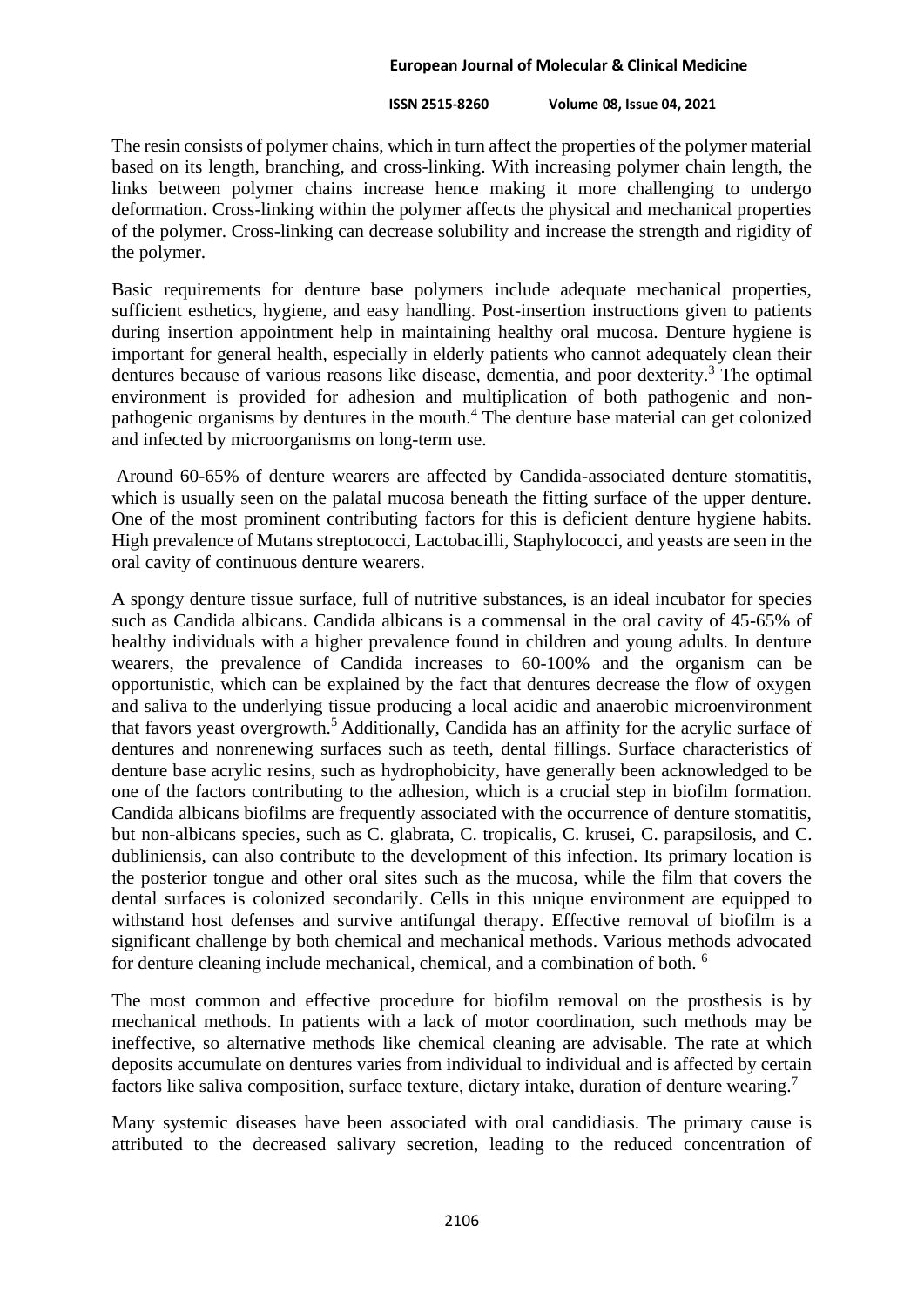#### **ISSN 2515-8260 Volume 08, Issue 04, 2021**

immunoglobulin in the saliva and less efficient humoral-mediated host defense against C. Albicans.

For patients with diabetes mellitus, besides the reduced salivary flow, the high level of blood glucose also plays a significant role and is associated with reduced salivary pH and facilitates oral candidal overgrowth and colonization.<sup>8</sup>

As an opportunistic infection, oral candidiasis is also associated with a wide spectrum of systemic diseases that suppress the host autoimmunity. Several drugs may cause the development of oral candidiasis by many mechanisms. The pharmacological action of the broad-spectrum group of antibiotics may break the balance within the normal oral flora, resulting in the overgrowth of C. Albicans. Drugs such as corticosteroids may suppress either the nonspecific inflammatory response or the Tcell-mediated immunity, which can, in turn, predispose individuals to oral candidiasis. Drugs that have xerogenic effects can cause oral candidiasis by directly reducing the salivary flow. It appears that the association between oral candidiasis and systemic diseases, intake of medications has been well established.

Several disinfectants have been suggested for the disinfection of dentures. The disinfectant should possess certain features of the ideal agent while not altering the structure of the dentures. An ideal denture cleanser should exhibit bactericidal and fungicidal effects, should have antibiofilm activity, should be biocompatible and nontoxic to the structure of denture, should effectively remove deposits, should have an acceptable taste, and should be easy to use.

Commonly used denture cleansers include sodium hypochlorite and alkaline peroxides. The peroxide solution formed on dissolving sodium perborate in water releases oxygen, which enables mechanical cleaning by oxygen bubbles in addition to the chemical cleaning.<sup>9</sup> Sodium hypochlorite has been suggested as an effective hygiene agent, acting on the organic biofilm matrix, it is bactericidal and fungicidal as well as a stain remover.

Though they are proven efficient, they have some disadvantages. One of the disadvantages of sodium hypochlorite is that it may cause the whitening of the acrylic resin. Regarding peroxides, there have been reports on the occurrence of damage to the acrylic resin and metallic components of the prosthetic device in the form of surface oxidation. Frequent use of chemical cleansers causes the whitening of the denture, and this is related to the use of the high temperature of water used in the solution. They are also harmful to the environment as they are not biodegradable.

Natural products can be used as an alternative to chemical cleansers. Natural products and essential oils are promising therapeutic tools for oral infection. Essential oils obtained from plants are complex mixtures of volatile compounds, and they also possess antioxidant and antimicrobial properties against a wide range of pathogens, including Candida albicans and dermatophytes. When compared with chemical cleansers, these natural products are biodegradable and cause less harm to the environment. Many specialized products are available in the market for denture cleansing, but there is decreased access for a continuous supply of such materials for the elderly population having dentures. Hence there is a need to introduce a few natural products to clean dentures, which are easily and economically available.

Ozone is a natural gaseous molecule made up of three oxygen atoms. The word originates from the Greek word ozein, which means odor, and was first used in 1840 by german chemist Christian Friedrich Schonbein "the father of ozone therapy". The first dentist to use ozone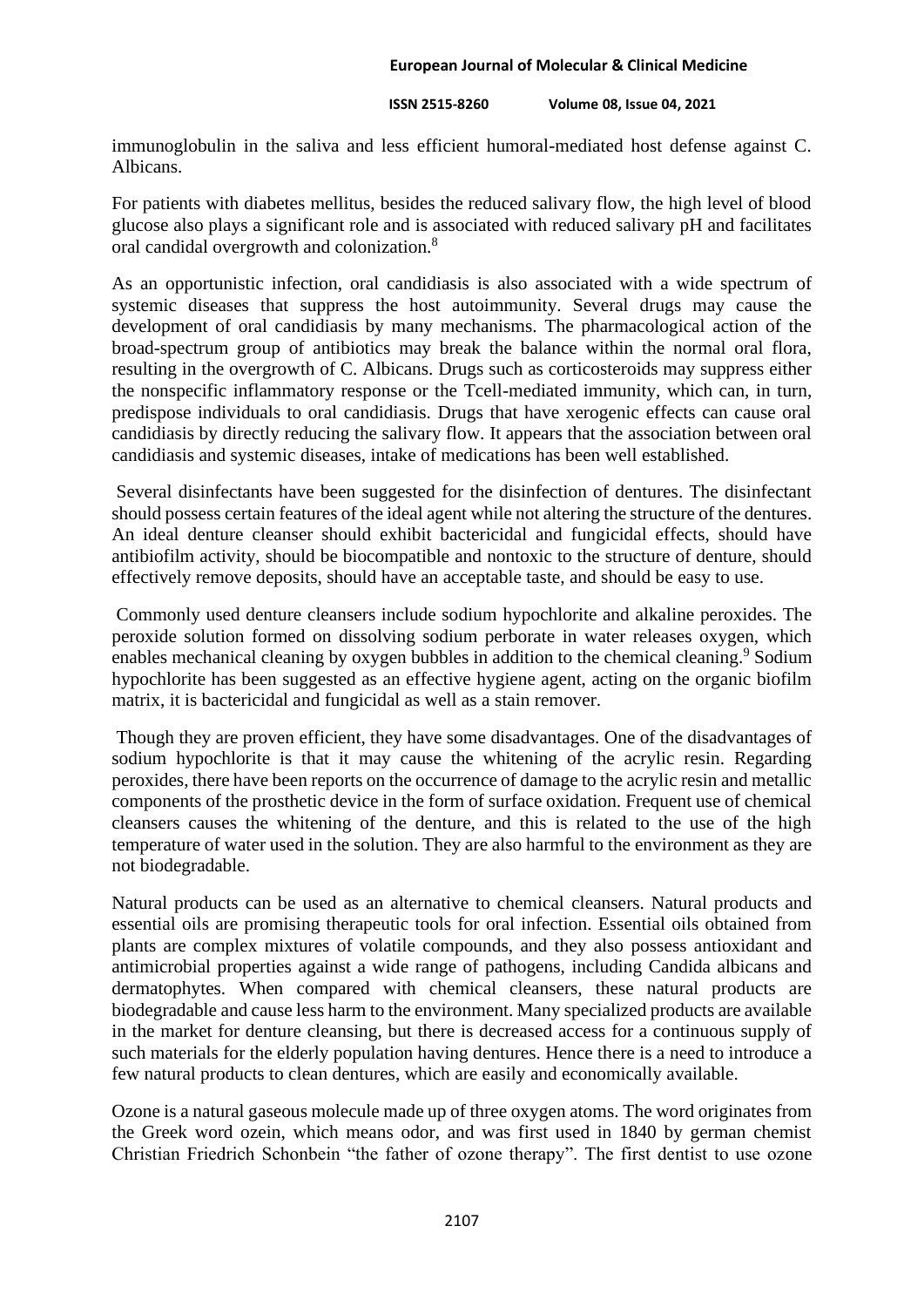#### **ISSN 2515-8260 Volume 08, Issue 04, 2021**

therapy in his practice was E.A.Fisch in the 1930's, to aid in disinfection and wound healing during dental surgeries.

Ozonated oil is a powerful antimicrobial agent against bacteria, fungi, protozoa, and viruses. Oxygen is one of the most classic elements on the earth, from which ozone is obtained. Ozone can be used mainly in three forms in dentistry: ozone gas, ozone oil, ozonated water. As ozone is in gaseous form it needs to be incorporated in certain media like oil or water.

In this study ozonated oil is used because when ozone gas is incorporated into oil, it has more shelf life than that incorporated into the water. The properties of ozone remain for a long duration when incorporated into oil rather than when incorporated into the water. The most commonly used oil is olive oil because of its various benefits, ozonated olive oil addresses the problem of athlete's foot and toenail fungus. It acts as an antifungal and cleans the skin. Studies show hydroxytyrosol, an antioxidant found in olive oil, kills the molds, yeasts, and dermatophytes associated with both toenail fungus and athlete's foot. Hence, in this study ozonated oil incorporated into olive oil is used.

### **Methodology:**

This study was conducted in the post-graduate laboratories of the Department of Prosthodontics and Crown & Bridge and Department of Oral Pathology and Microbiology in Lenora Institute of Dental Sciences.

 For this study, a total of 30 specimens of heat-cured acrylic denture base resin were fabricated from metal dies, out of which 30 are of 10mmx2mm for checking candida efficacy and the other 30 are 15 mm x 4 mm (ADA specification no.12) for color stability test. First, a metal die of circular measurements 10 mm x 2 mm(Figure- 1) was fabricated for checking candida efficacy.



## (Figure-1)

The lubricating gel was applied in the die space. The molten wax was poured into the mold space and allowed to set (Figure-2).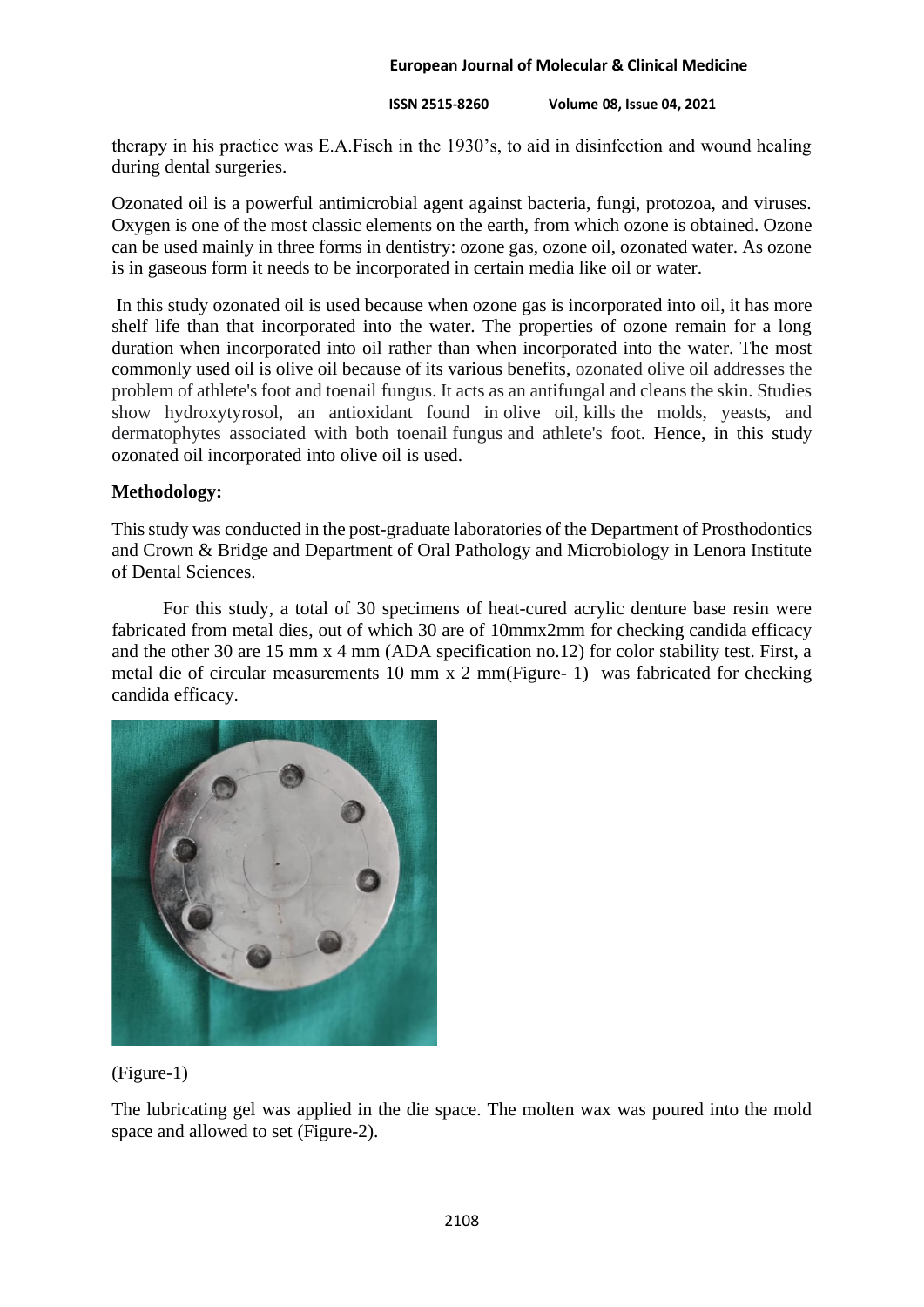**ISSN 2515-8260 Volume 08, Issue 04, 2021**



# (Figure- 2)

These wax samples were invested in the lower part of the flask with model plaster (Figure-3) and dewaxed to form molds.





The molds formed were packed with heat cure acrylic resin and acrylization was done according to the manufacturer instructions under conventional technique. Finally, deflasking, finishing, and polishing were carried out.

The specimens were stored in distilled water for  $37^{\circ}$ c for 48 hrs before immersing into denture cleansers for the removal of residual monomer.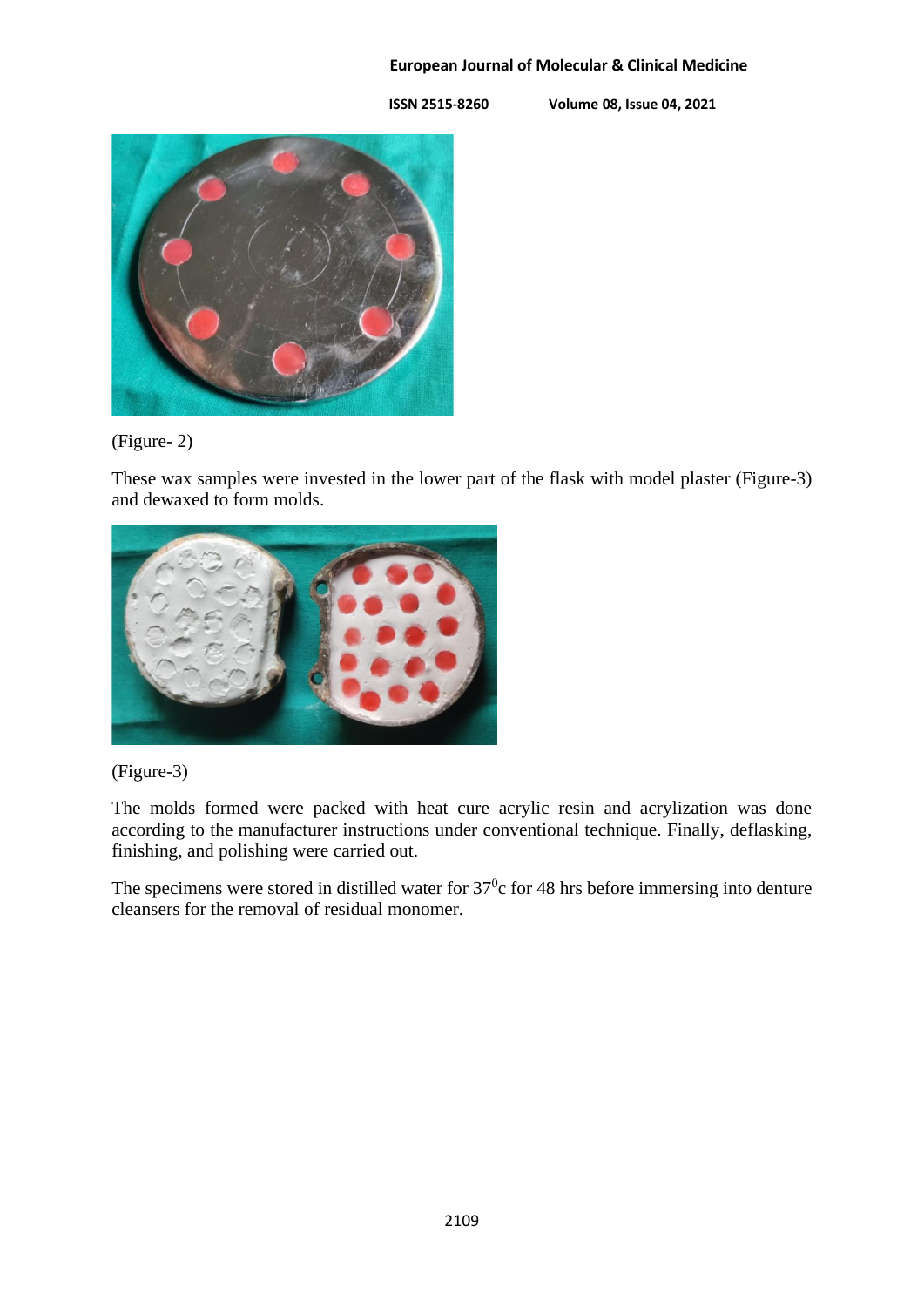**ISSN 2515-8260 Volume 08, Issue 04, 2021**

A similar procedure was carried out for checking color stability but with circular specimens of



measurement 15 mm x 4 mm (Figure- 4).

# (Figure- 4)

The lubricating gel was applied in the die space. The molten wax was poured into the mold space and allowed to set (Figure- 5).



# (Figure-5)

These wax samples were invested in the lower part of the flask with model plaster (Figure-6) and dewaxed to form molds.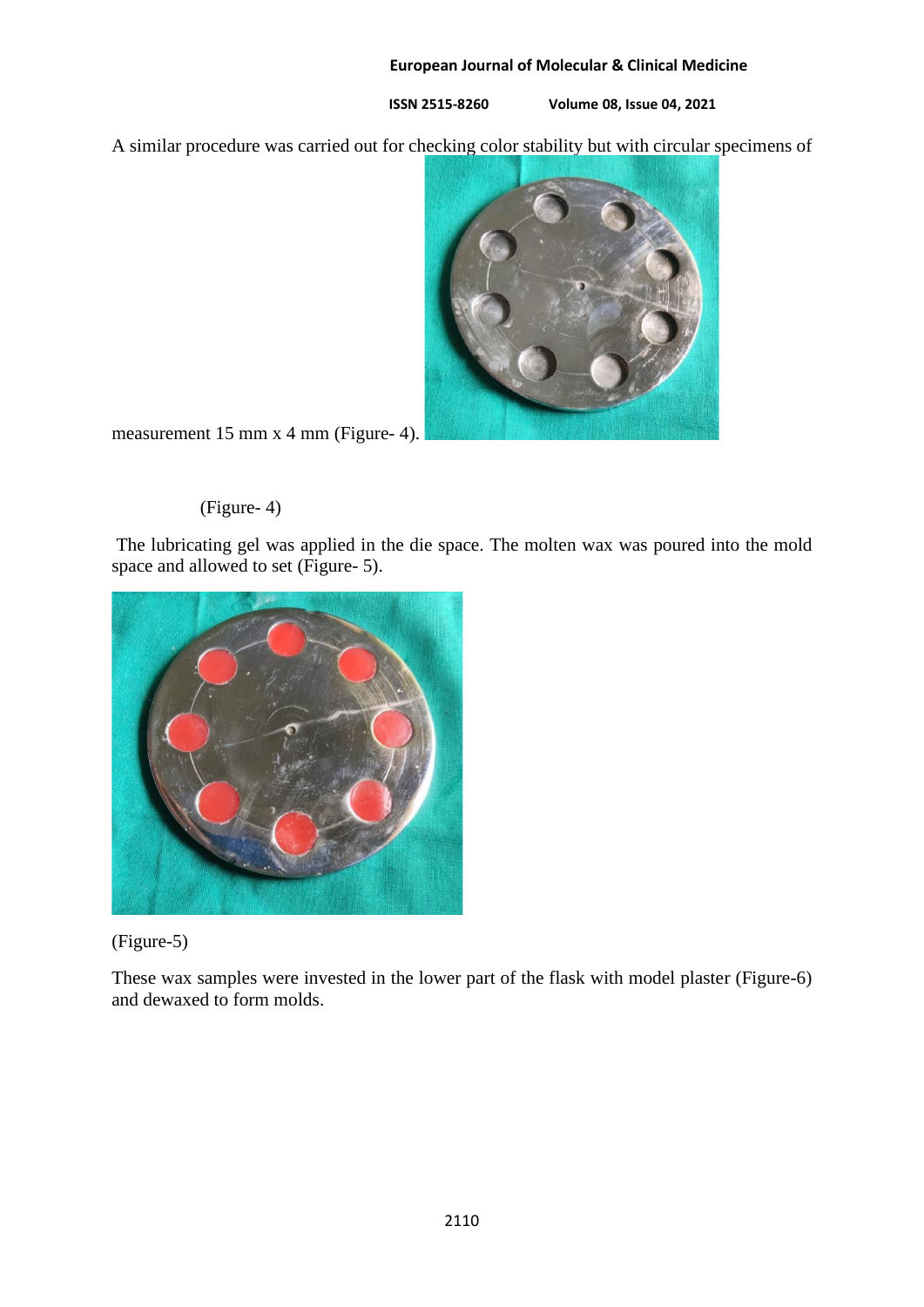**ISSN 2515-8260 Volume 08, Issue 04, 2021**



 $(Figure - 6)$ 

The molds formed were packed with heat cure acrylic resin and acrylization was done according to the manufacturer instructions under conventional technique(Figure-7).





Finally, deflasking, finishing, and polishing was carried out (Figure-8)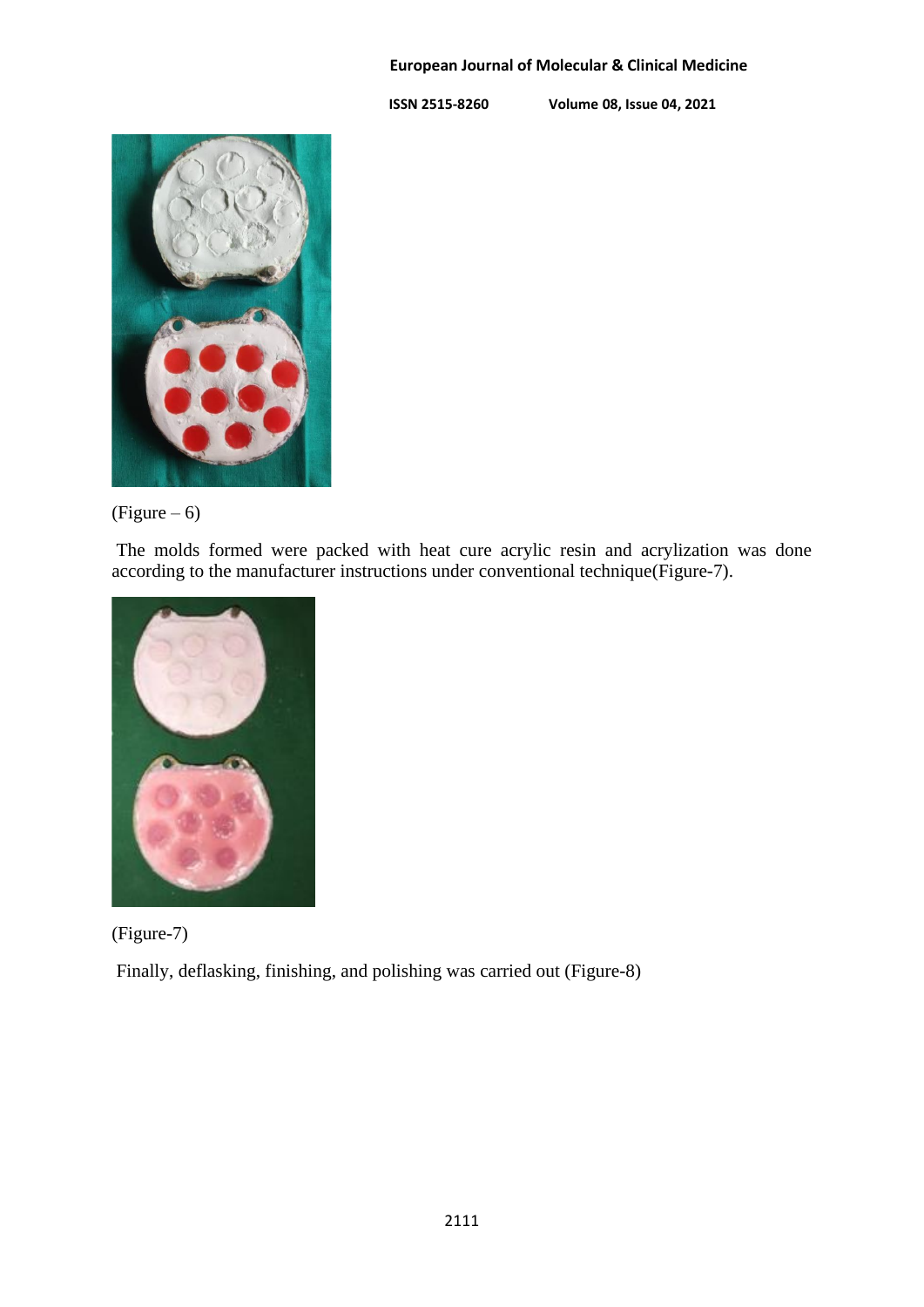**ISSN 2515-8260 Volume 08, Issue 04, 2021**



(Figure-8)

 A total of 60 acrylic specimens were grouped into 2 groups each consisting of 75 specimens. Group, I contained circular discs of dimension 10mm x 2mm and group contained circular discs of dimension 15 mm x 4 mm. Each group was then divided into 3 subgroups. Group Ia and IIa consisted of the control group, Group Ib and IIb consisted of sodium perborate. Group Ic and IIc consisted of ozonated olive oil.

### **Immersion of specimens:**

For testing antifungal activity:

Group Ia (control group): 10 samples were placed in candida solution for 2 days at  $37^{\circ}$ c. These samples were removed and rinsed with saline to remove the free microbes and were placed in distilled water. After that these samples were removed and were placed into the tubes containing saline solution and then the cells were dispersed by vortexing. From this initial solution, aliquots of 0.1 ml were plated on sabroud's dextrose agar (Figure-9) and were counted immediately, after 24 hrs and after 48 hrs, and then compared and calculated in CFU/ml.



(Figure- 9)

 Group Ib (sodium perborate): 10 samples were placed in candida solution for 2 days at 37<sup>0</sup>c. These samples were removed and rinsed with saline to remove the free microbes and were placed in sodium perborate. After that these samples were removed and was placed into the tubes containing saline solution and then the cells were dispersed by vortexing.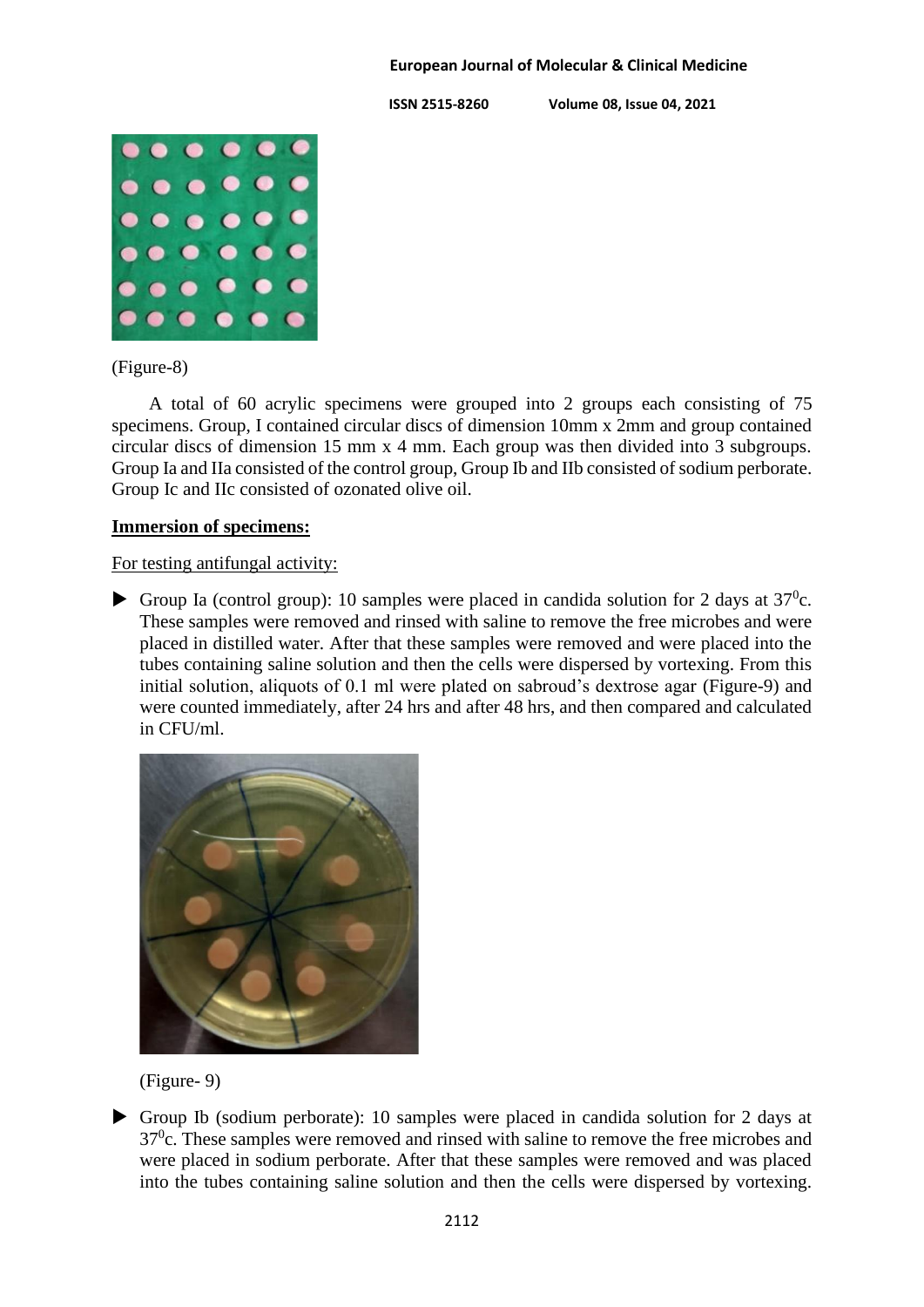**ISSN 2515-8260 Volume 08, Issue 04, 2021**

From this initial solution, aliquots of 0.1 ml were plated on sabroud's dextrose agar and were counted immediately, after 24 hrs and after 48 hrs, and then compared and calculated in CFU/ml.

 Group Ic (Ozonated olive oil): 10 samples were placed in candida solution for 2 days at  $37<sup>0</sup>c$ . These samples were removed and rinsed with saline to remove the free microbes and were placed in ozonated olive oil. After that these samples were removed and placed into the tubes containing saline solution and then the cells were dispersed by vortexing. From this initial solution, aliquots of 0.1 ml were plated on sabroud's dextrose agar and were counted immediately, after 24 hrs and after 48 hrs, and then compared and calculated in  $CFU/ml$ 

# **For checking color stability:**

A metal die of circular measurements 15 mm x 4 mm will be fabricated for checking color stability. A lubricating gel will be applied in the die space. Molten wax will be poured into the mold space and allowed to set. These wax samples will be invested in the lower part of the flask with model plaster and dewaxed to form molds. The molds formed will be packed with heat cure acrylic resin and acrylization will be done according to the manufacturer's instructions under conventional technique. Finally, deflasking, finishing, and polishing will be carried out. The specimens will be stored in distilled water for  $37<sup>0</sup>c$  for 48 hrs before immersing into denture cleansers for the removal of residual monomer.

 Group IIa (control group): 10 samples will be placed in distilled water (Figure-10) and the color stability was measured immediately, after 24 hrs and after 48hrs.





 Group IIb(sodium perborate): 10 samples will be placed in sodium perborate (Figure-11) and the color stability was measured immediately, after 24 hrs and after 48hrs.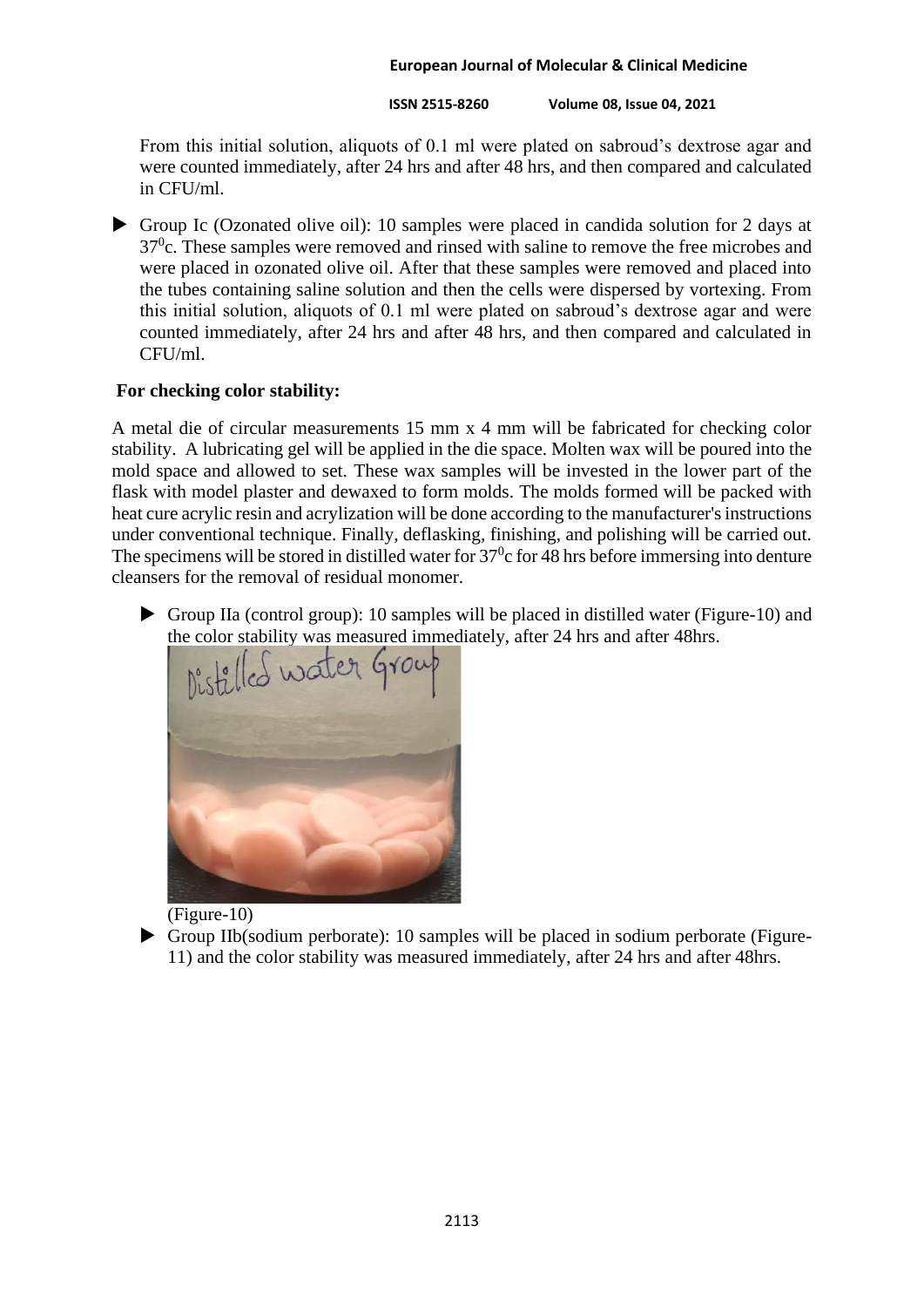**ISSN 2515-8260 Volume 08, Issue 04, 2021**



# (Figure- 11)

Group IIc (Ozonated olive oil): 10 samples will be placed in Ozonated olive oil (Figure

– 12) and the color stability was measured immediately, after 24 hrs, and after 48hrs.<br>
Of  $\omega$  ( $\omega$ )

(Figure-12)

Color stability was measured using a spectrophotometer. The spectrophotometer was calibrated according to the manufacturer's instructions before each measurement period using the white calibration plate supplied by the manufacturer. The color differences were evaluated using the Commission Internationale de l'Eclairage L\*a\*b\* colorimetric system. This system is based on three parameters for defining color: L\*,  $a^*$ , and  $b^*$ . L<sup>\*</sup> represents lightness,  $a^*$  represents red-green, and  $b^*$  represents yellow-blue. The color change ( $ΔE$ ) of each specimen was calculated as follows:  $ΔE =$  $[(\Delta L^*)2 + (\Delta a^*)2 + (\Delta b^*)2]$ <sup>1</sup>/<sub>2</sub> where  $a^*$  and  $b^*$  are on the chromatic scale and represent red as  $+a^*$  and green as -  $a^*$ , while yellow corresponds to  $+b^*$  and blue to  $-b^*$ . Delta L<sup>\*</sup>,  $\Delta a^*$ , and  $\Delta b^*$  represent the differences measured in L<sup>\*</sup>, a<sup>\*</sup>, and b<sup>\*</sup> values before and after immersion. The levels of color change  $(\Delta E)$  have been quantified by the National Bureau of Standards (NBS) with the NBS units of color difference. NBS units are expressed by the following formula: NBS unit =  $\Delta E \times 0.92$  S = 3PL/2bd<sup>2</sup>.

### **Discussion:**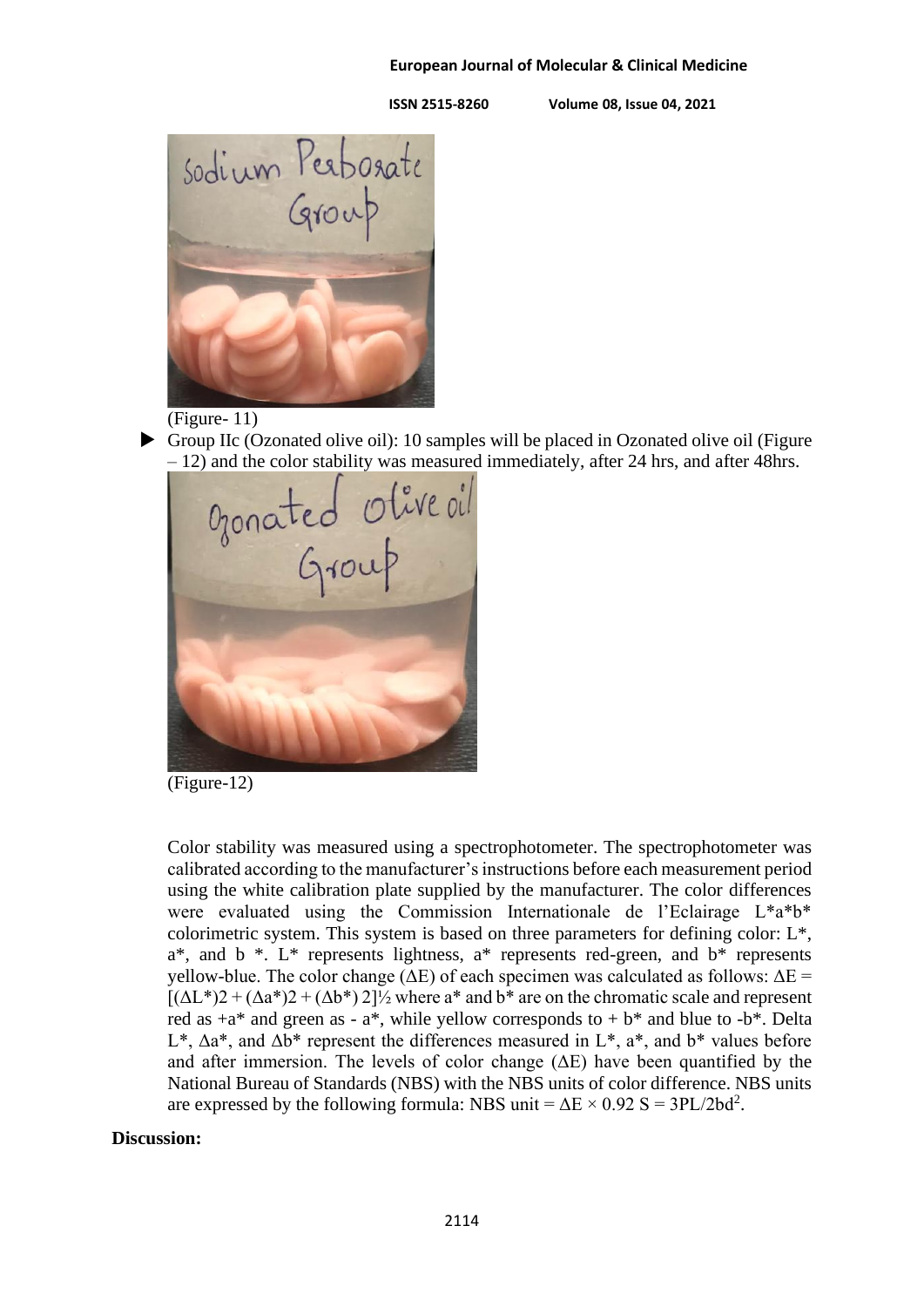#### **ISSN 2515-8260 Volume 08, Issue 04, 2021**

For the present study ozonated oil was used as a denture cleanser because of its antimicrobial property, and Fittydent (sodium perborate) was selected as it has better properties among commercially available denture cleansers. Studies conducted by Peracini A et al<sup>3</sup>., Raj N and D'Souza  $M^{10}$ , Paranhos HFO<sup>5</sup> et al., and Sharma  $P^{11}$  et al., where they compared fittydent with hypochlorites and peroxides, proved that fittydent did not show any significant difference in the properties of denture base resins. Therefore, it was used for comparing with ozonated oil.

According to Arita  $M^{12}$  et al., a combination of ozonated water and ultrasonication had a strong effect on the viability of C. Albicans adhering to the acrylic resin plates. There were no significant differences in antimicrobial activity against C. Albicans between plates immersed in ozonated water with ultrasonication and those treated with commercially available denture cleaners. But whereas in my study there is a marked difference in the candidal count when ozonated oil was used against candida species.

The results obtained for anticandidal efficacy in the present study stated that there is a marked decrease in the candida count when ozonated oil was used as denture cleanser when compared with distilled water and sodium perborate.

Agarwal  $V^{13}$  et al. stated that natural oils serve as a source of compounds with therapeutic potential against Candida-related infections. Similarly, in my study ozonated olive oil, a natural oil was used for testing candida efficacy.

Results obtained in the current study for color stability noticed the significant color change in the denture base acrylic resin immersed in fittydent solution and this was in agreement with the study conducted by Peracini  $A^3$  et al., as they also observed significant color change of the acrylic resins tested with Correga tabs, but they claim that the result obtained in their study may be due to the short simulation period (30 days) and visual comparisons made by photographs. My study result was also in accordance with the study by Piskin  $B^{14}$  et al., where a significant change in color of the acrylic resins was observed after immersion in various chemical disinfectants with various concentrations.

Present study results for color stability were also on par with a study by Da Silva LCH<sup>5</sup> et al., where they evaluated the color stability of disc-shaped specimens fabricated with denture tooth acrylic resin after being subjected to various chemical disinfectants and observed alteration in the color of the acrylic resin depending on the duration of immersion period. However, Sato  $S<sup>15</sup>$  et al., in their research study did not identify any color changes in the acrylic resins with the use of chemical agents.

According to Amin  $F<sup>16</sup>$  et al., the color change was noticed in acrylic resins after immersion in different denture cleansers, and it was more affected after treatment with Fittydent denture cleansing tablets when compared to Dentipur denture cleanser tablets. They noticed a color change not only in the experimental group but also in the control group, i.e., Distilled water group, and justified their result by mentioning that color change may be due to irreversible damage caused to acrylic resins by water, because of the formation of microcracks due to consecutive sorption and desorption cycles. This results in hydrolytic degradation of the polymer by causing damage to the ester linkages and slow weakening of the infrastructure of the polymer, which leads to the development of acrylic zones with different optical properties, which can be unesthetic and detected visually. In the current study also color change was observed in the acrylic resin after immersion in denture cleansers, which may be due to the reason mentioned by Amin F et al.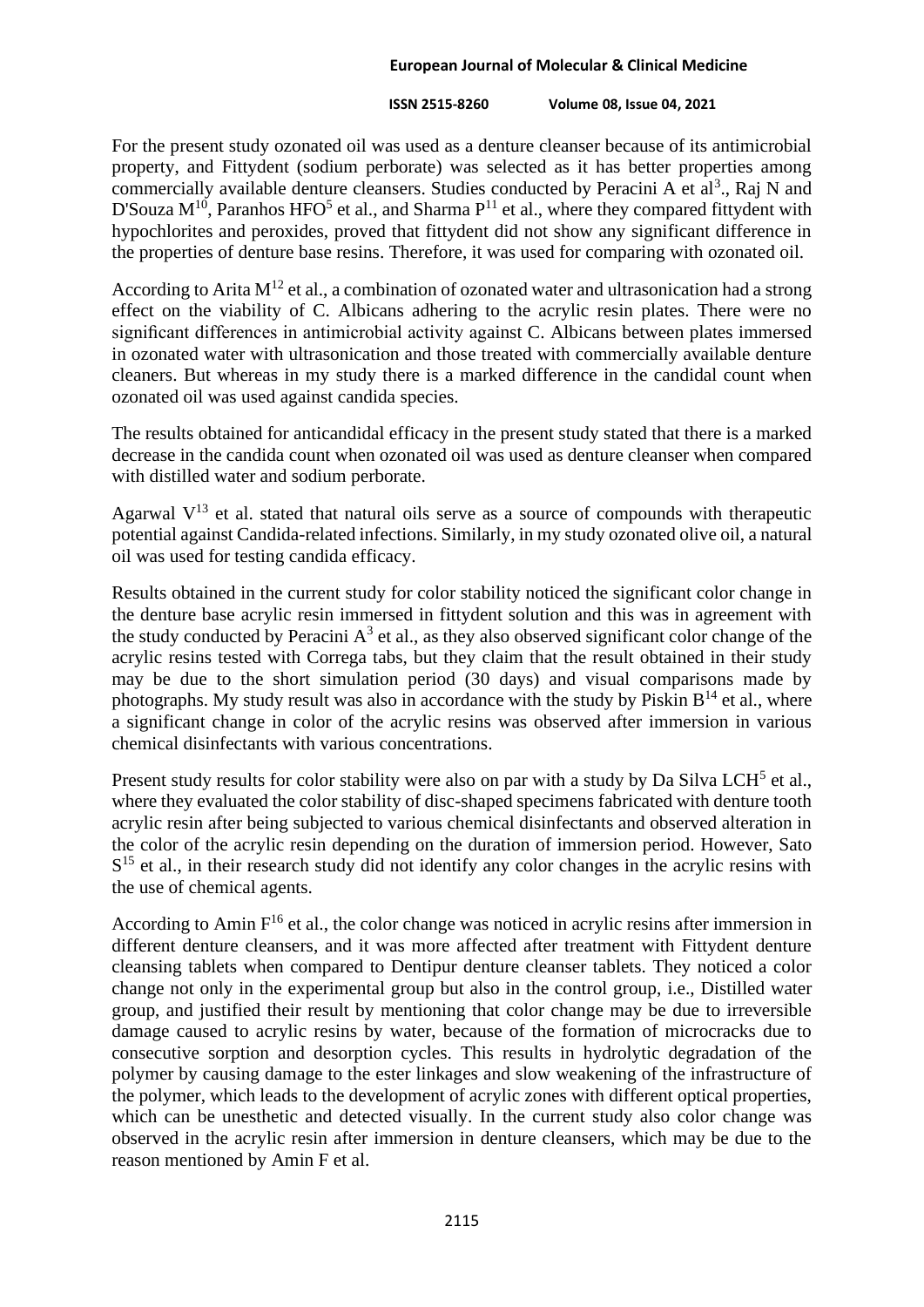### **ISSN 2515-8260 Volume 08, Issue 04, 2021**

Porwal  $A^{17}$  and his colleagues in their study reported an increase in color change for sodium perborate denture cleansers when compared with sodium hypochlorite. In my study also color change was noticed in acrylic resins immersed in sodium perborate solution.

In the current study color stability values for the specimens immersed in ozonated oil denture cleanser was found to be more than that of the sodium perborate group and control group., i.e., a change in color of the acrylic resin was observed less in an ozonated group than sodium perborate group and control group which is a positive sign.

## **Results:**

Anti Candidal efficacy was measured using an Electron microscope. Specimens were inoculated into SDA and anticandidal efficacy was measured Immediately, after 24 hours and 48hours. It was done with the help of Grams staining and finally after which they were examined for anticandidal species under an electron microscope. Anti candidal efficacy results were analyzed by the Kruskal-Wallis H test and mean comparison test. The p-value < 0.05 is considered statistically significant.

The color stability was measured using a spectrophotometer. The color differences were evaluated using the Commission Internationale de I'Eclairage L\*, a\*, b\* colorimetric system. Color stability test results were analyzed statistically by one–way ANOVA analysis and mean comparison test. The p-value  $< 0.05$  is considered statistically significant.

### **Conclusion:**

Ozonated oil is a powerful antimicrobial agent against bacteria, fungi, protozoa, and viruses. Oxygen is one of the most classic elements on the earth, from which ozone is obtained. It is nothing but, a gaseous molecule made up of three oxygen atoms. When compared with chemical cleansers, these products are biodegradable and cause less harm to the environment. Hence there is a need to introduce a few newer products as denture cleansers, which are easily and economically available.

Considering the methodological limitations of this study, the following conclusions were drawn:-

Ozonated olive oil may possess absolutely no or minimal side effects and can be used as a denture cleanser. The properties of ozone remain for a long duration when incorporated into oil rather than when incorporated into the water.

Color stability of heat-cured acrylic denture base resin after immersion in ozonated olive oil reported that there was no alteration in the color of the resin samples.

Anticandidal efficacy was more after immersing with ozonated olive oil ie., the candida count was reduced after immersion in ozonated olive oil.

On comparing the anticandidal efficacy of ozonated olive oil and sodium perborate against candida Albicans, there was found to be marked reduction of candida count when immersed in ozonated olive oil than sodium perborate.

On comparing the color stability of denture base after rinsing in ozonated olive oil and sodium perborate there was no significant color change with ozonated olive oil when compared to sodium perborate.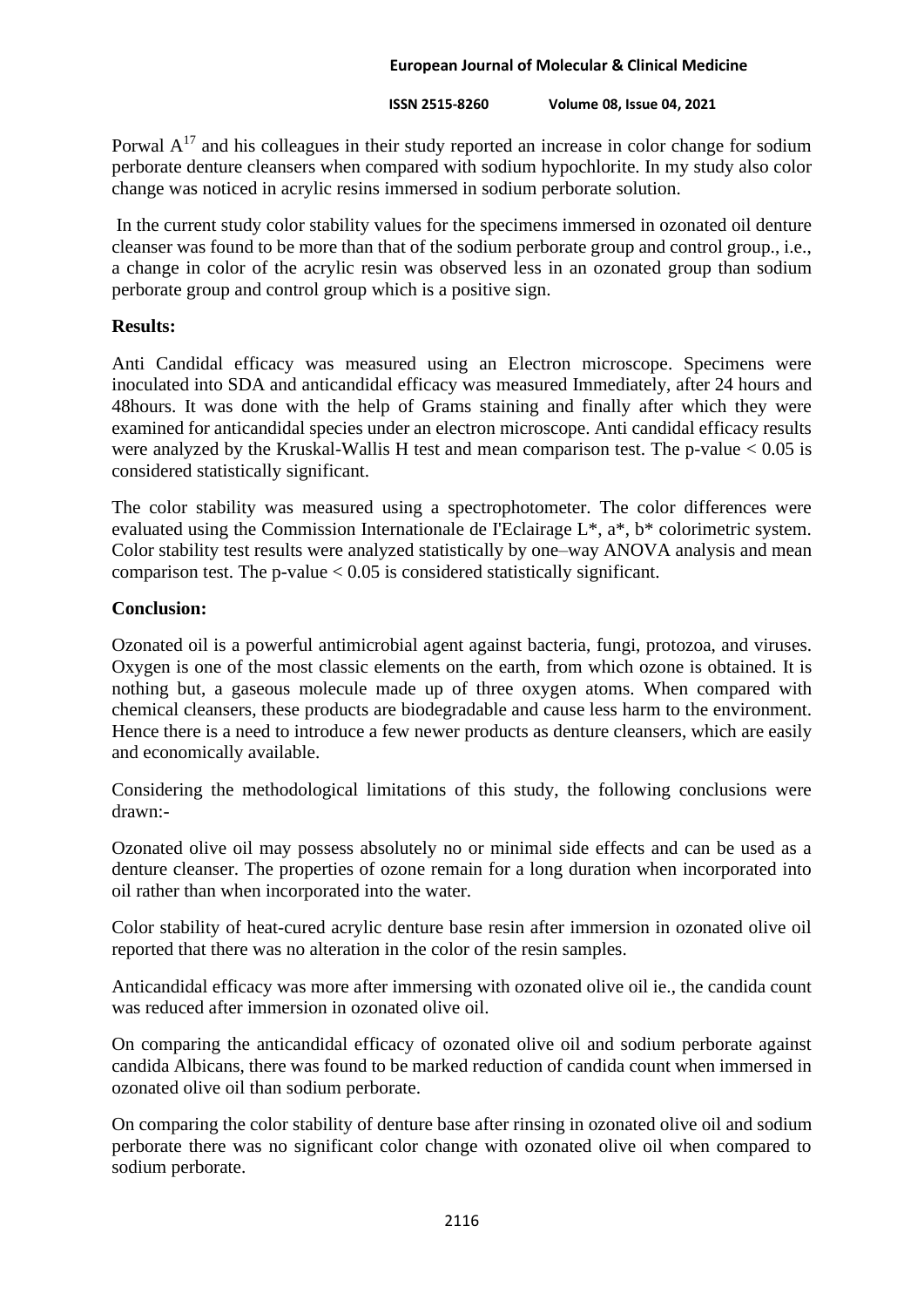**ISSN 2515-8260 Volume 08, Issue 04, 2021**

From this study, we can conclude that ozonated oil can be used as a denture cleanser because of its antimicrobial and anticandidal properties, and also it has no adverse affects on the physical properties of denture base material.

A single variant of ozonated oil was used in this study, there are many variants available. Further studies using different variants can be undertaken in the future to know the effect of Ozonated oil as a denture cleanser on the properties of polymethylmethacrylate.

### **References:**

- 1. Arici N, Ural C. The effects of a denture cleanser on the surface roughness of heatcured and cold-cured acrylic resins. Turkish J Orthod 2013;26:92-7.
- 2. Anjum R, Dhaded SV, Joshi S, Sajjan CS, Konin P, Reddy Y. Effect of plant extract denture cleansing on heat-cured acrylic denture base resin: An in vitro study. J Indian Prosthodont Soc 2017;17:401-05.
- 3. Peracini A, Davi LR, Ribeiro NQ, Souza RF, Silva CHL, Paranhos HFO. Effect of denture cleansers on physical properties of heat-polymerized acrylic resin. J Prosthodont Res 2010;54: 78-83.
- 4. Ural C, Sanal FA, Cengiz S. Effect of different denture cleansers on surface roughness of denture base materials. Clin Dent Res 2011;35(2):14-20.
- 5. Paranhos HFO, Peracini A, Pisani MX, Oliveira VC, Souza RF, Silvalovato CH. Color stability, surface roughness, and flexural strength of an acrylic resin submitted to simulated overnight immersion in denture cleansers. Braz Dent J 2013; 24(2):152-56.
- 6. Imelouane B, Amhamdi H, Wathelet JP, Ankit M, Khedid K, Bachiri A El. Chemical composition and antimicrobial activity of essential oil of thyme (Thymus vulgaris) from Eastern Morocco. Int J Agric Biol 2009;11:205-08.
- 7. Hatim NA, Taqa AA, Abbas W, Shuker AM. The effect of thyme and nigella oil on some properties of the acrylic resin denture base. Al-Rafidain Dent J 2010;10(2):205- 13.
- 8. Agarwal V, Lal P, Pruthi V. Effect of plant oils on Candida albicans. J Microbiol Immunol Infect 2010;43(5):447-51.
- 9. Pisani MA, Lovato da Silva CH, Paranhos FHO, Souza RF, Macedo AP. The effect of experimental denture cleanser solution Ricinus communis on acrylic resin properties. Materials research 2010;13(3):369-73.
- 10. Raj N, D'Souza M. Comparison of transverse strength of denture base resin on immersion for varying time period in water and denture cleansers. Asian J Oral Health Allied Sci 2011;1:97-100.
- 11. Sharma P, Garg S, Kalra NM. Effect of denture cleansers on surface roughness and flexural strength of heat cure denture base resin- an in vitro study. J Clin Diag Res 2017;11(8):94-7.
- 12. Arita M, Nagayoshi M, Fukuizumi T, Okinaga T, Masumi S, Morikawa M, et al. Microbicidal efficacy of ozonated water against Candida albicans adhering to acrylic denture plates. Oral Microbiol Immunol2005;20:206.
- 13. Agarwal V, Lal P, Pruthi V. Effect of plant oils on Candida albicans. J Microbiol Immunol Infect 2010;43(5):447-51.
- 14. Piskin B, Sipahi C, Akin H. Effect of different chemical disinfectants on color stability of acrylic denture teeth. J Prosthodont 2014;1-8.
- 15. Sato S, Cavalcante MRS, Orsi IA, Paranhos HFO, Zaniquelli O. Assessment of Flexural Strength and Color Alteration of Heat-Polymerized Acrylic Resins After Simulated Use of Denture Cleansers. Braz Dent J 2005;16(2):124-28.